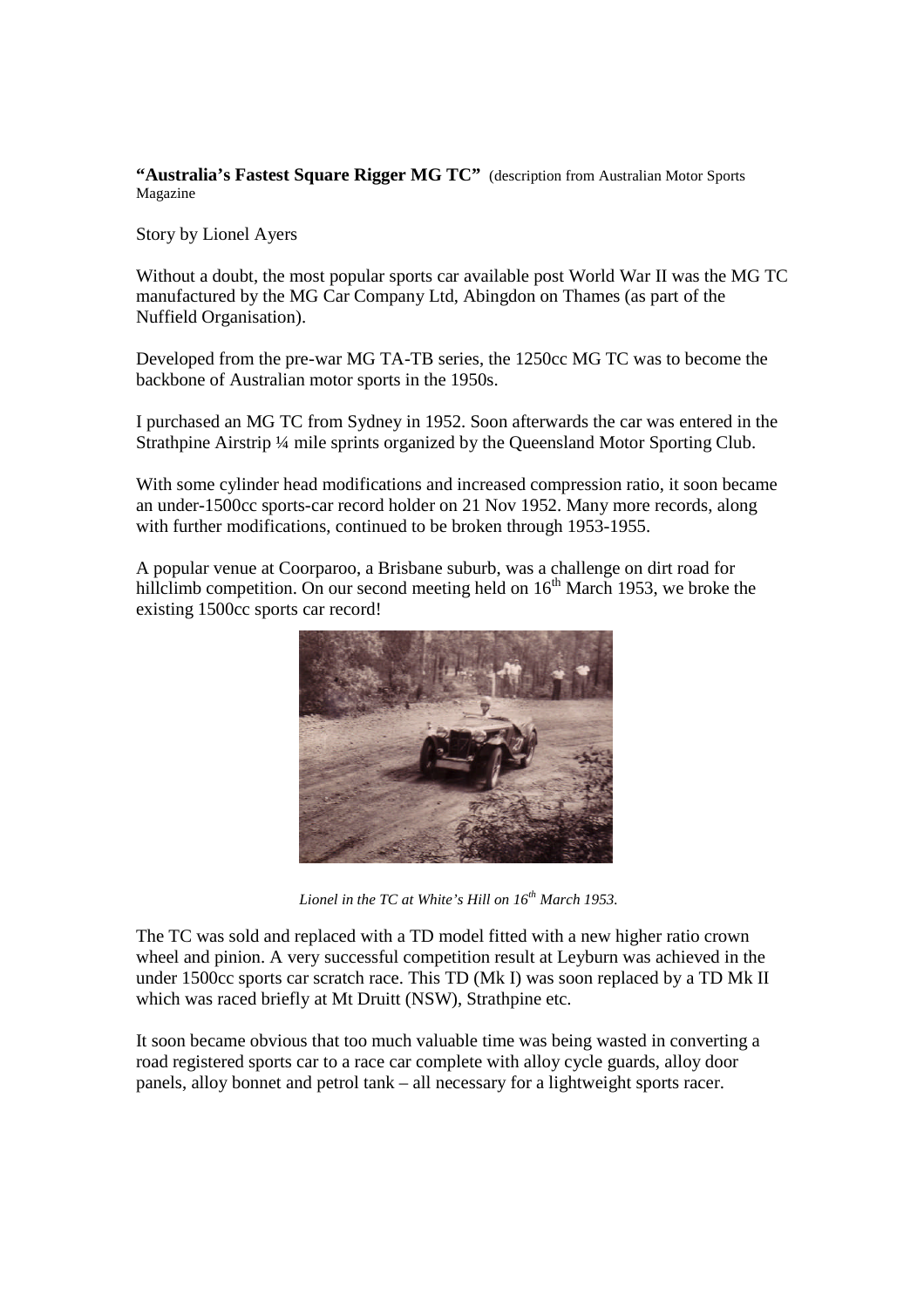Towards the end of 1954, a badly smashed MG TC was advertised for sale at Wallangarra. This wreck was duly purchased; a broken engine block casting and bent differential axle housing were all in the 'deal'. Also, at this juncture, a pre-war MG TB fitted with a Tickford Cabriolet body was purchased; a car in poor condition but with all the necessary parts to complete a car with the badly smashed TC and the spare parts became very important.

One of the first modifications in the rebuild was the introduction of a small amount of negative camber into the rear axle housing to help overcome the wild oversteer problems of normal TCs. 16" wire wheel conversion, cool air ducting to the brakes, competition brake linings, cables from the chassis forward to the top of the kingpins to rid the TC of the dreaded front axle tramp under heavy braking, lightweight alloy cycle guards, and aluminium doors completed the exercise. The compression ratio was raised to 12.5:1 on a larger bore 1386cc engine.

Post war, methanol became the fuel of choice as 'pump petrol' was rated at approximately 72 octane … not good for racing engines. Other blends of alcohol/petrol were available with BP, Shell and Mobil as the main suppliers.

The 'race car' was completed in due course and made its first competitive appearance at Southport circuit in November 1955 at the Qld Road Racing Championship meeting. Road registered for towing purposes, NAW 660 on Qld plates was taken to circuits with an A frame. Head gasket problems resulted in a retirement at Southport, a problem quickly solved but unfortunately not on that day.

A single axle trailer was soon to be built to transport the TC behind the bronze TD Mk II to make race days a lot easier.

A special competition camshaft as supplied by the Nuffield Organisation was installed in conjunction with the special 'extractor' exhaust system as detailed by the MG Factory. Extensive cylinder head modifications were again carried out. Extra special large inlet and exhaust valves were made for the race engine by a brilliant local engineer, Dave Duncan. Engineered from Dufor KE965 material, these valves proved to be 100% reliable – no gas flowing in those days – however it all worked with much increased performance. The usual 1½" SU Carbs in combination with the larger and better porting all helped.

Strathpine Airstrip, situated on the northern fringe of Brisbane, became the popular and convenient race circuit. An ex-Spitfire fighter airfield, it was modified with a short loop at the northern end and later on sported a more extensive loop through some trees on the southern section.

Lowood airstrip was used occasionally. It was later to be owned by the Qld Racing Drivers Club (QRDC) and then established as a permanent road racing circuit.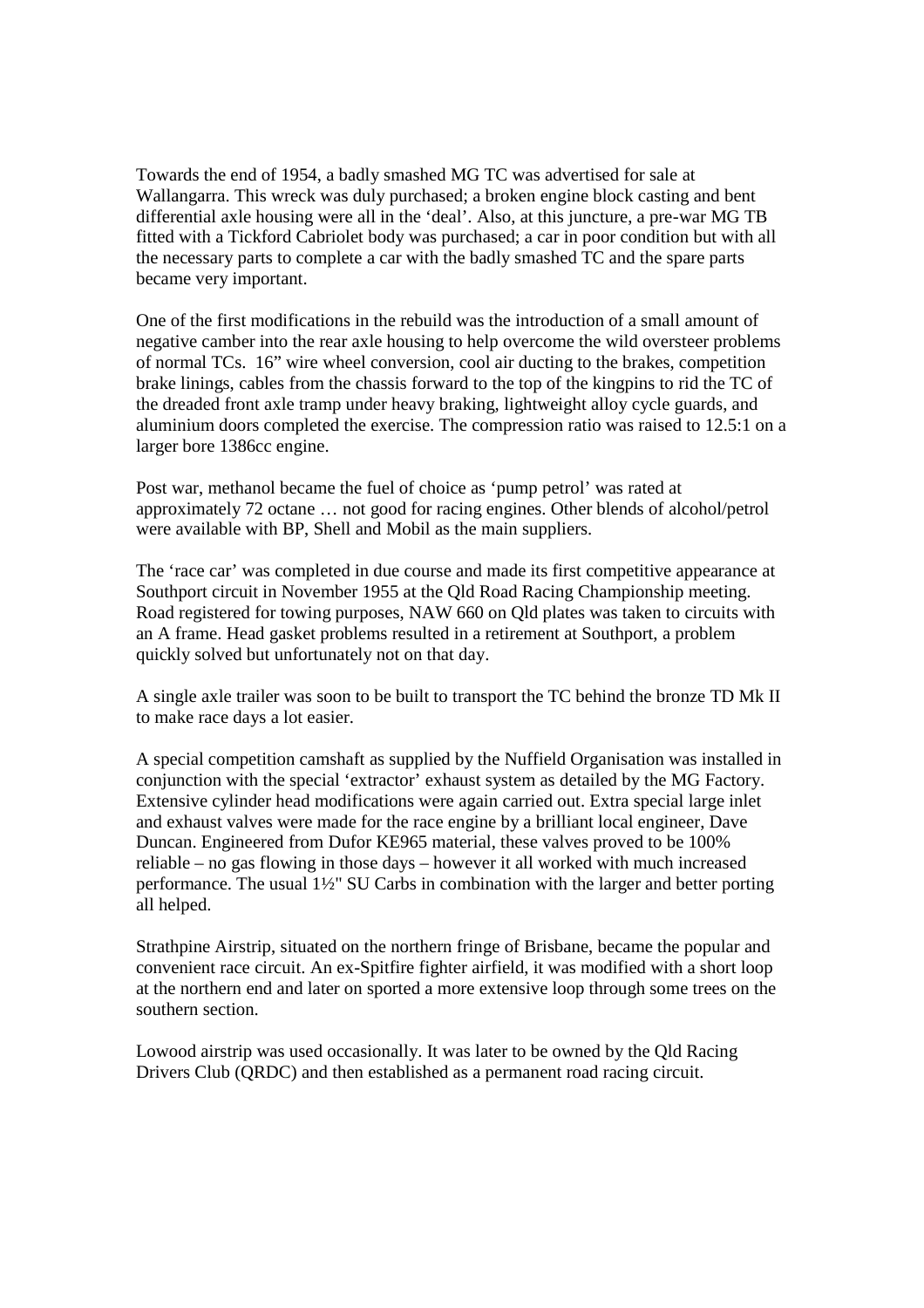Hillclimbing at White's Hill, Samsonvale, Warwick, Toowoomba, Burleigh Heads, Currumbin and Terranora were the main venues for competitive racing.

Mid 1956, the engine was enlarged from 1386cc to 1500cc with a Len Cumming (Sydney) sleeve conversion. Len (LJC Motors) had established a good reputation for high performance MG tuning. With new pistons and 12.5:1 CR it proved to be a formidable performer.

June 1956 was the date set for the second Burleigh hillclimb event. Fastest time of day went to the TC against all comers. The highly modified MG TC was proving to be unbeatable as an under 1500cc (unsupercharged) sports car.



Lionel in the TC at the Burleigh hillclimb in 1956.

During the latter part of 1956, my main mechanic, Dud Anderson, and I looked at the Australian Land Speed Records for Standing and Flying Mile. We engaged a qualified surveyor to "peg out" the necessary accurate mile on the new highway between Oakey and Dalby towns to sit between the rise and fall guidelines. The necessary pegs were all certified and in place. It was proposed to close the highway just after dawn. However, after many protracted negotiations with Qld Police and the Mains Rd Dept, it was eventually canned by the authorities. (It was not long after this that BP set up the record attempts at Coonabarabran (NSW) when Jim Johnson tragically lost his life in a special bodied MG TC. No Queensland cars were invited to compete.)

Towards the end of 1956, one of the best aspects of Australian motor sport occurred – the involvement of the oil and fuel companies. BP, Shell, Mobil, Esso and Castrol became involved in sponsorship with circuits and drivers. All companies were eager to showcase their products and support motor racing.

I was approached by BP Fuels and Oils (George Lukin was in charge of BP's motor racing activities) and with a signed contract to be renewed on a yearly basis, it ensured our motor racing success.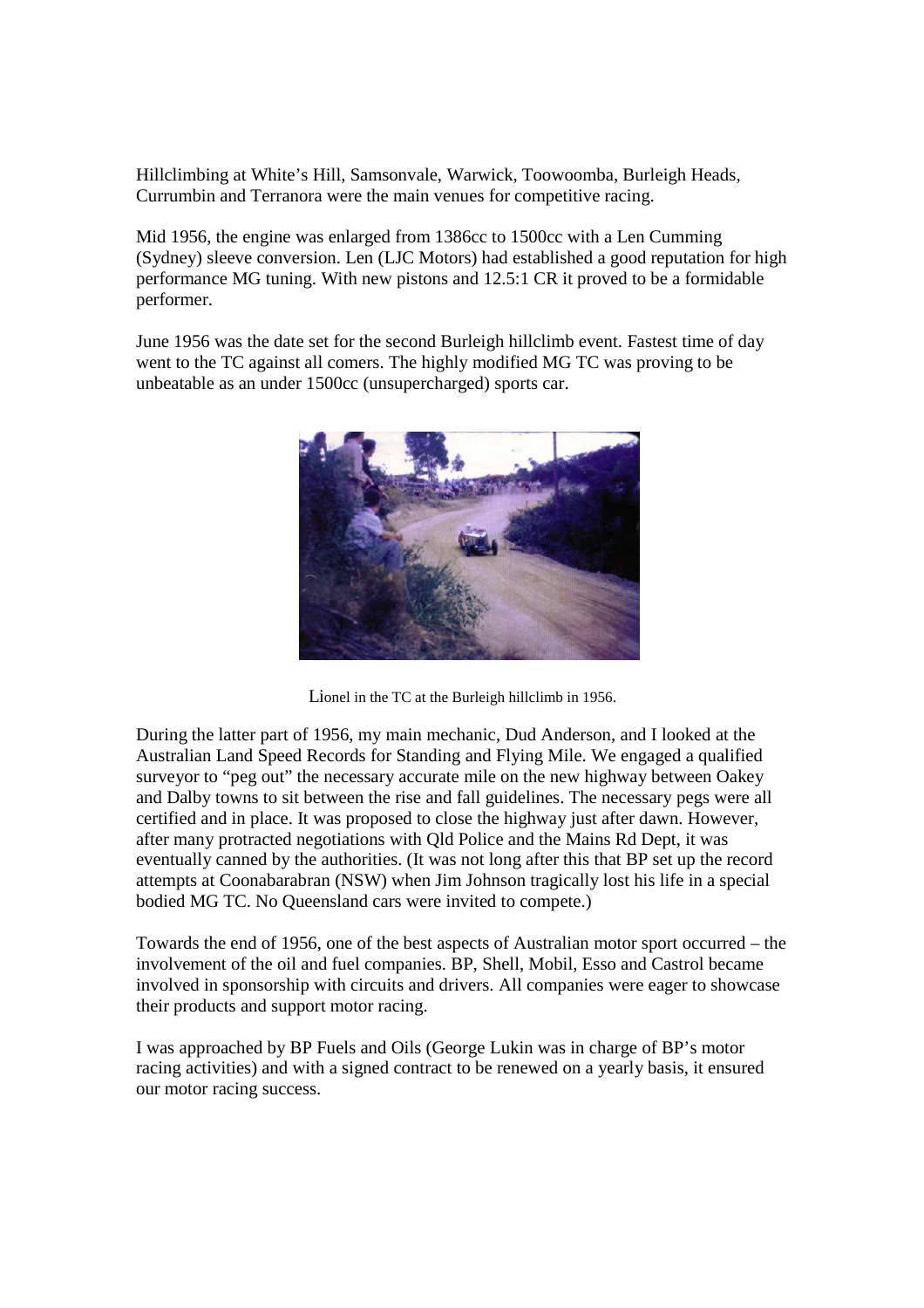My loyalty to BP was to be of great benefit when we constructed the first "big banger" sports car in Queensland in 1968.

When the TF 1500cc was released, and spare parts became available, I was able to source a new engine block and crankshaft from the MG agents (Howards) in Brisbane. This enabled us to build a new 'short' engine with 13:1 CR pistons.

One of my regrets was that we did not continue with the adoption of 1¾" SU carburetors. We had manufactured two cast aluminium manifolds to link the 2 SUs. Performance figures did not show a marked improvement immediately and we were reluctant at that time to upset the tried and proved 1½" SU set up. It was a pity!

The TC chassis was undertrayed with very light gauge alloy sheeting in an effort for improvement. However this was not to be and the idea was scrapped.

I was lured to compete in the QMSC sprint meeting at Strathpine Airstrip on the 13<sup>th</sup> October 1956 to contest the Class F Sports car records. The TC shattered all existing 1500cc sports car records with a 16.12 sec standing start ¼ mile and 9.4 sec for the flying ¼ (approx 95.7 mph/154 kph). These were excellent times considering the short Strathpine airstrip length of approx  $7/10$  mile  $(1127m)$ . The new established times of the 1500cc TC were faster than the new record established on the day by Lloyd Whittaker in the race-tuned TR2 2000cc with class record times of 17.76 and 9.9 for the standing and flying quarter miles respectively. It was a great result for the TC.



Des Kelly (Holden Special) and Lionel (MG TC)

We enjoyed many memorable dices at Lowood in 1957, in particular with the late Des Kelly who had purchased the immaculate Norm Crowfoot Holden Special race car. We swapped places repeatedly. By now, all the Triumph TR2s, Austin Healey 100s, MGA/MG TC/MG TD/ MG TFs were fitted with the lighter and more aerodynamic Buchanan fibre-glass bodies but were no match for the 'square-rigger' even on the fast '2000 yard' Lowood circuit straight.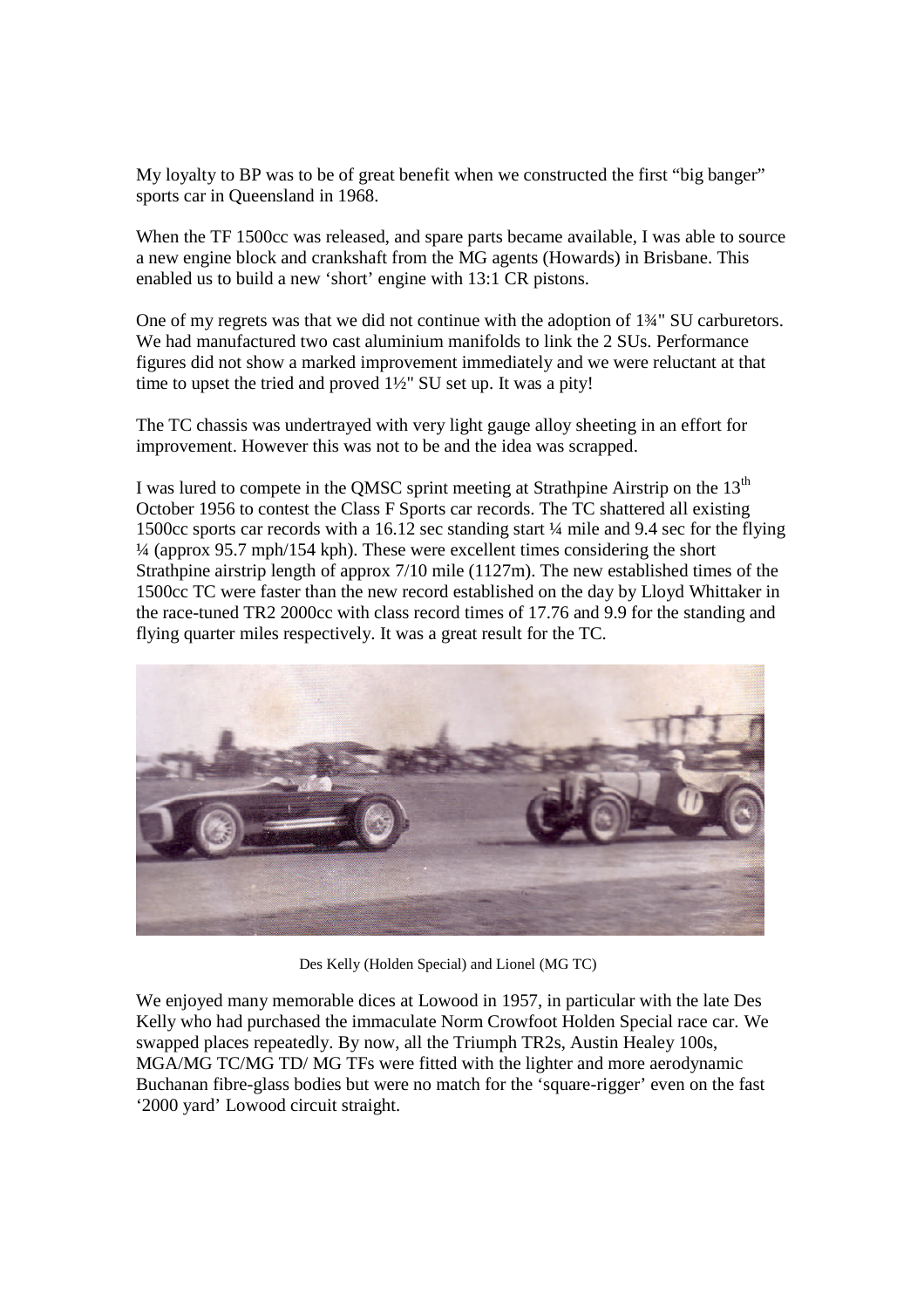Early in March 1958, George Websdale from NSW entered his Buchanan fibre-glass light weight bodied MG TC 1500cc for the Strathpine Road Races. George had an unbeaten record and was anxious to do battle! On race day, our cars were never more than 'feet' apart in the Group A scratch race. George was the victor on this occasion (our TC had developed a slight misfire) beating the TC by a metre or so. Jack Edwards in the Godfrey Special race car filled the third placing. We soon achieved our revenge on George at the Bathurst Easter meet!



*George Websdale (Buchanan MG TC 1500) and Lionel (MG TC 1500) in the southern loop at Strathpine on 9th March 1958*

The MG TC 'square rigger' was entered for the Bathurst 100 meeting at Easter, April 7<sup>th</sup> 1958 as a race car (without guards etc). The TC was slotted up against sports and racing cars in a lesser supporting scratch race. The Frank Walters So-Cal Ford V8 Special looked to be our greatest opposition as well as George Websdale in the field of MG Specials, some supercharged etc. The TC from Qld won very convincingly against all the Bathurst regulars with Noel Barnes (MG S/C) and Gordon Stewart (MG Special) filling the minor placings. Our TC made fastest lap of 3m 14.5s and won by a whopping 19 seconds. George Websdale was  $4<sup>th</sup>$ . The So-Cal Ford V8 was  $6<sup>th</sup>$ .



*Lionel (117), Frank Walters (So-Cal Ford V8) and Paul Samuels (MG TB Special) at Bathurst, April 7th 1958.*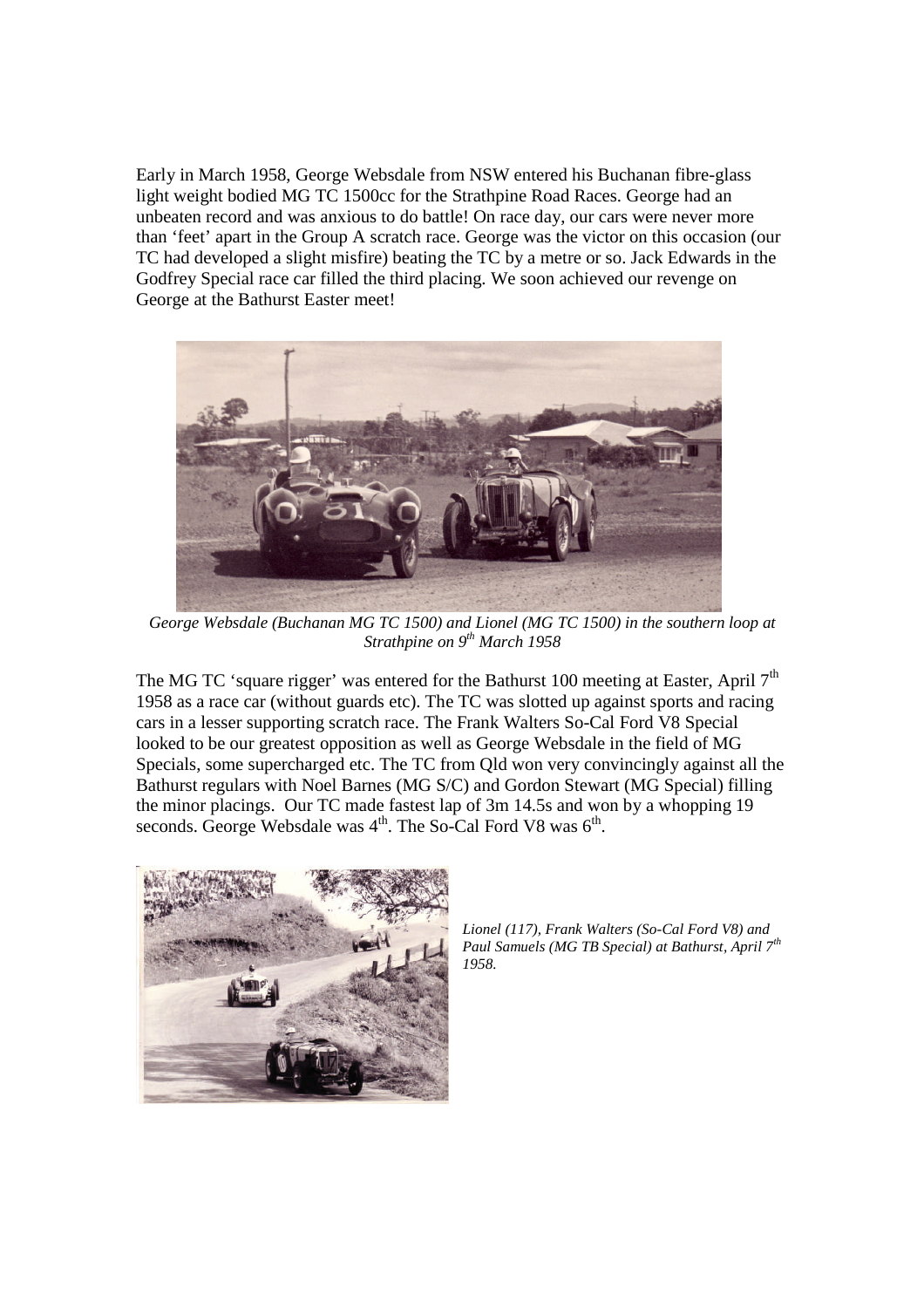In the main race, the Bathurst 100 (run as a Handicap event), we had the misfortune to collapse a rear 16" spoke wheel in Forest Elbow at the top of the Con Rod Straight whilst racing in a great position for handicap honours. The TC was to be written up in 'Australian Motor Sports' magazine as 'Australia's Fastest Square Rigger TC', a name that really stuck hard and fast. Our TC had stamped its authority on a very difficult circuit at this meeting.





George Pearse of Sydney had developed a highly tuned 1250cc motor and installed it in a modified Cooper 500cc race car chassis. Front-engined, supercharged at 14 lb per sq in, MG TC gearbox, with lowered drive train linked to an independent rear end, it was a potent race car. Unfortunately George, in the Cooper MG S/C and Alex Mildren tangled disastrously on the narrow rough and irregular Southport Australian Grand Prix circuit. The badly damaged Cooper MG was sold to Ray Revell (of Speedway fame), repaired and raced briefly.

With the huge success that we had enjoyed in the 'square rigger', we envisaged great potential in this race car which we duly purchased.

Out 'square rigger' TC was sold to Blair Shepherd, a Queensland speedway ace, who raced the car with success for a short time. It was later sold to Denis Geary who also raced it.

The Cooper MG was fitted with an MG TF 1500cc block and crankshaft. I had a suitable cylinder head with Lucas Laystal shaping in the combustion chambers, at approximately 10:1 CR with flat top pistons. All waterways on the block and cylinder head were castiron welded by our engineer Dave Duncan as water transfer was effected by external piping. A solid copper gasket was used in conjunction with special high tensile studs for cylinder head location.

A new J100 Marshall-Nordec supercharger capable of a boost pressure of 22 lb per sq in was installed.

The latest TF 1500 crankshafts were changed frequently; however, the Nardi (Italy) forged alloy conrods with enlarged gudgeon pin diameter gave tremendous reliability